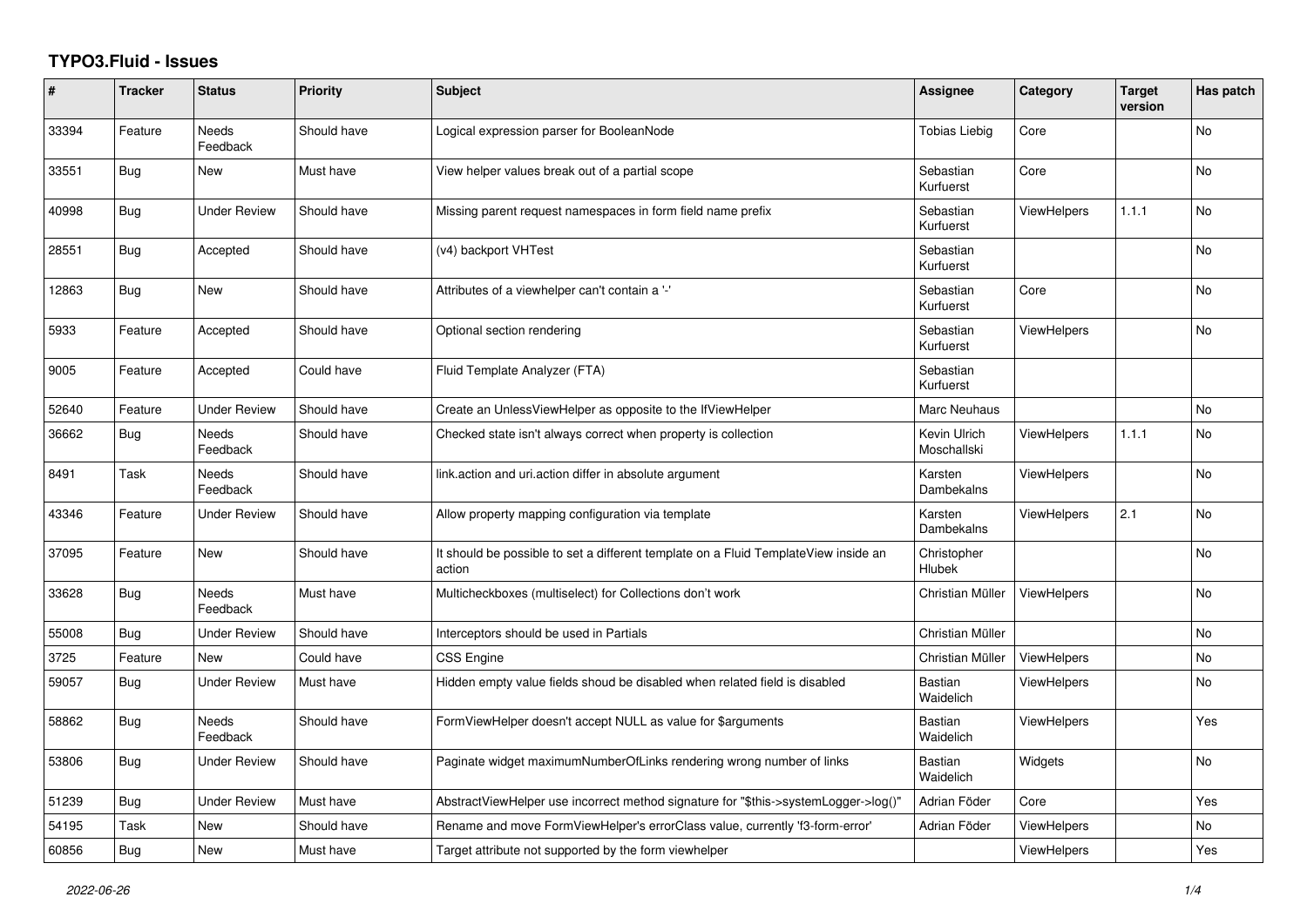| #     | <b>Tracker</b> | <b>Status</b>       | <b>Priority</b> | Subject                                                                                              | <b>Assignee</b> | Category    | <b>Target</b><br>version | Has patch |
|-------|----------------|---------------------|-----------------|------------------------------------------------------------------------------------------------------|-----------------|-------------|--------------------------|-----------|
| 57885 | Bug            | New                 | Must have       | Inputs are cleared from a second form if the first form produced a vallidation error                 |                 |             |                          | <b>No</b> |
| 51100 | Feature        | New                 | Must have       | Links with absolute URI should have the option of URI Scheme                                         |                 | ViewHelpers |                          | No        |
| 49038 | Bug            | New                 | Must have       | form select does not select the first item if prependOptionValue is used                             |                 |             |                          | No        |
| 40064 | Bug            | New                 | Must have       | Multiselect is not getting persisted                                                                 |                 | ViewHelpers |                          | <b>No</b> |
| 38369 | Bug            | New                 | Must have       | Resource ViewHelpers should not fall back to request package                                         |                 | View        |                          | No        |
| 27607 | Bug            | New                 | Must have       | Make Fluid comparisons work when first element is STRING, second is NULL.                            |                 | Core        |                          | <b>No</b> |
| 5636  | Task           | <b>Under Review</b> | Must have       | Form_RadioViewHelper and CheckBoxViewHelper miss check for existing object<br>before it is accessed. |                 |             |                          | No        |
| 45384 | Bug            | New                 | Must have       | Persisted entity object in widget-configuration cannot be deserialized (after reload)                |                 | Widgets     | 2.0.1                    | No        |
| 52419 | Bug            | New                 | Should have     | Wrong PHPDocs notation for default value inline f:translate viewhelper                               |                 |             | 2.0                      | No        |
| 65424 | Bug            | <b>Under Review</b> | Should have     | SelectViewHelper must respect option(Value Label)Field for arrays                                    |                 | ViewHelpers |                          | No        |
| 60271 | Feature        | <b>New</b>          | Should have     | Paginate viewhelper, should also support arrays                                                      |                 |             |                          | No        |
| 60003 | Feature        | New                 | Should have     | Add required-Attribute to f:form.password                                                            |                 | ViewHelpers |                          | No        |
| 58983 | Bug            | New                 | Should have     | format.date does not respect linebreaks and throws exception                                         |                 |             |                          | <b>No</b> |
| 58921 | Bug            | New                 | Should have     | f:form.* VHs crash if NOT inside f:form but followed by f:form                                       |                 |             |                          | No        |
| 56237 | Task           | New                 | Should have     | in-line (Condition) View Helpers should not evaluate on parsing                                      |                 |             |                          | No        |
| 54284 | Bug            | New                 | Should have     | Default Option for Switch/Case VH                                                                    |                 | ViewHelpers |                          | <b>No</b> |
| 52591 | Bug            | New                 | Should have     | The Pagination Widget broken for joined objects                                                      |                 |             |                          | No        |
| 52536 | Bug            | <b>Under Review</b> | Should have     | Errorclass not set if no property-attribute set                                                      |                 |             |                          |           |
| 51277 | Feature        | New                 | Should have     | ViewHelper context should be aware of actual file occurrence                                         |                 |             |                          | No        |
| 50888 | Bug            | <b>Under Review</b> | Should have     | WSOD by changing name of section and if Fluid caches are generated                                   |                 |             |                          | No        |
| 49756 | Feature        | <b>Under Review</b> | Should have     | Select values by array key in checkbox viewhelper                                                    |                 |             |                          | No        |
| 49600 | Bug            | New                 | Should have     | f:form tag shown as a HTML on frontend                                                               |                 | ViewHelpers |                          | No        |
| 47669 | Task           | New                 | Should have     | FormViewHelper does not define the default request method                                            |                 |             |                          | No        |
| 47006 | Bug            | <b>Under Review</b> | Should have     | widget identifier are not unique                                                                     |                 |             |                          | No        |
| 46545 | Feature        | New                 | Should have     | Better support for arrays in options of SelectViewHelper                                             |                 |             |                          | No        |
| 46257 | Feature        | <b>Under Review</b> | Should have     | Add escape sequence support for Fluid                                                                |                 | Core        |                          | <b>No</b> |
| 46091 | Task           | Needs<br>Feedback   | Should have     | Show source file name and position on exceptions during parsing                                      |                 |             |                          | No        |
| 45394 | Task           | New                 | Should have     | Forwardport Unit test for standalone view                                                            |                 | View        |                          | No        |
| 45345 | Feature        | Needs<br>Feedback   | Should have     | Easy to use comments for fluid that won't show in output                                             |                 |             |                          |           |
| 45153 | Feature        | New                 | Should have     | f:be.menus.actionMenuItem - Detection of the current select option is insufficient                   |                 |             |                          | No        |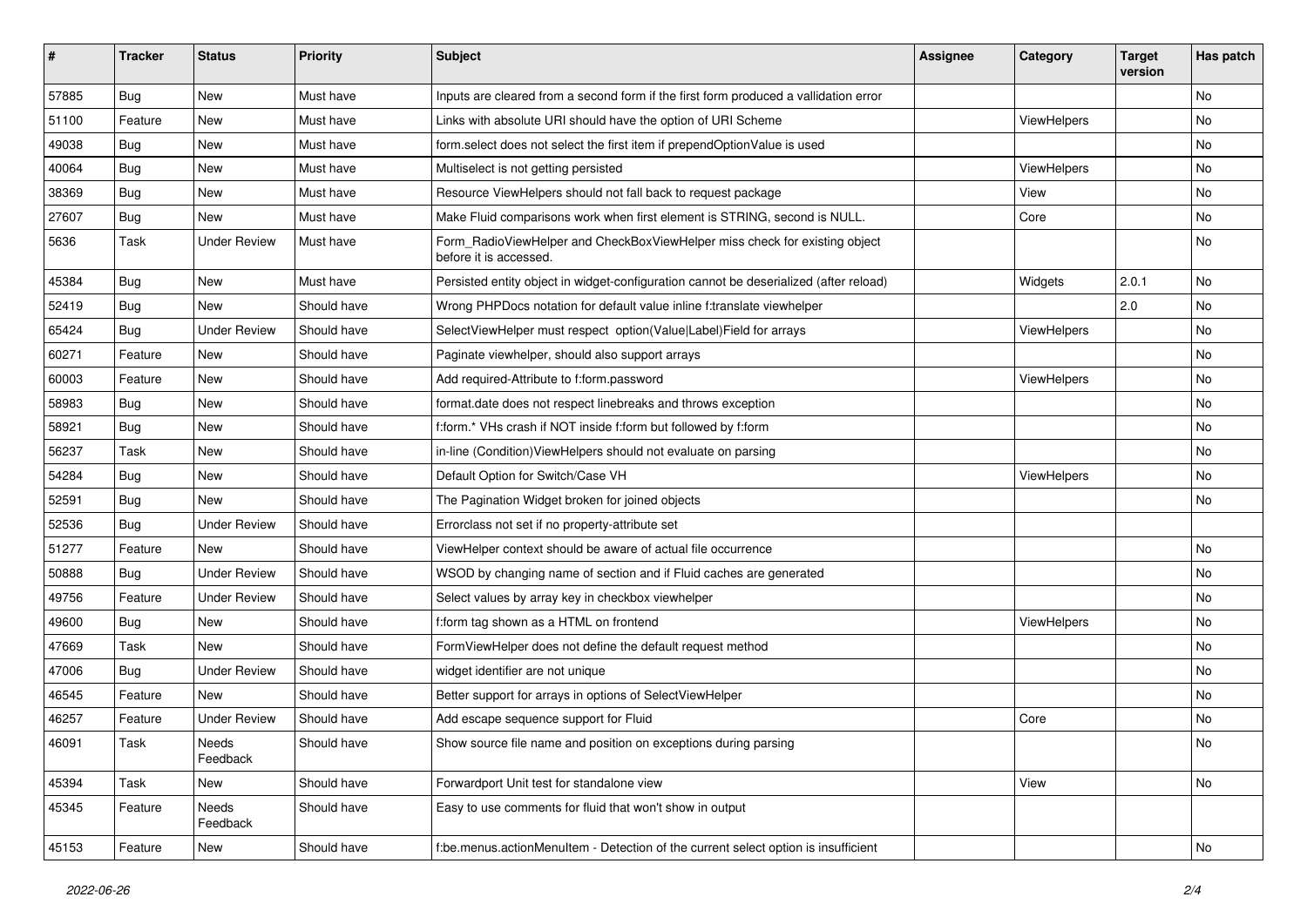| $\vert$ # | <b>Tracker</b> | <b>Status</b>       | <b>Priority</b> | <b>Subject</b>                                                                                              | Assignee | Category           | <b>Target</b><br>version | Has patch |
|-----------|----------------|---------------------|-----------------|-------------------------------------------------------------------------------------------------------------|----------|--------------------|--------------------------|-----------|
| 43072     | Task           | New                 | Should have     | Remove TOKENS for adding templates fallback in Backporter                                                   |          | View               |                          | <b>No</b> |
| 43071     | Task           | New                 | Should have     | Remove TOKENS for adding fallback teplates in B                                                             |          |                    |                          | <b>No</b> |
| 42743     | Task           | New                 | Should have     | Remove inline style for hidden form fields                                                                  |          |                    |                          | No        |
| 42397     | Feature        | New                 | Should have     | Missing viewhelper for general links                                                                        |          |                    |                          | No        |
| 40081     | Feature        | New                 | Should have     | Allow assigned variables as keys in arrays                                                                  |          |                    |                          | <b>No</b> |
| 39990     | Bug            | New                 | Should have     | Same form twice in one template: hidden fields for empty values are only rendered<br>once                   |          | Core               |                          | <b>No</b> |
| 39936     | Feature        | New                 | Should have     | registerTagAttribute should handle default values                                                           |          | <b>ViewHelpers</b> |                          | <b>No</b> |
| 38130     | Feature        | New                 | Should have     | Checkboxes and multiple select fields should have an assignable default value                               |          |                    |                          | <b>No</b> |
| 37619     | <b>Bug</b>     | New                 | Should have     | Fatal Error when using variable in name attribute of Section ViewHelper                                     |          | ViewHelpers        |                          | No        |
| 36655     | Bug            | New                 | Should have     | <b>Pagination Links</b>                                                                                     |          | Widgets            |                          | <b>No</b> |
| 36410     | Feature        | <b>New</b>          | Should have     | Allow templates to send arguments back to layout                                                            |          | <b>ViewHelpers</b> |                          | <b>No</b> |
| 34682     | Bug            | <b>Under Review</b> | Should have     | Radio Button missing checked on validation error                                                            |          | <b>ViewHelpers</b> |                          | <b>No</b> |
| 33215     | Feature        | <b>New</b>          | Should have     | RFC: Dynamic values in ObjectAccess paths                                                                   |          |                    |                          | No        |
| 32035     | Task           | New                 | Should have     | Improve fluid error messages                                                                                |          | Core               |                          | Yes       |
| 31955     | Feature        | New                 | Should have     | f:uri.widget                                                                                                |          | Widgets            |                          | <b>No</b> |
| 30937     | <b>Bug</b>     | New                 | Should have     | CropViewHelper stringToTruncate can't be supplied so it can't be easily extended                            |          | <b>ViewHelpers</b> |                          | Yes       |
| 28554     | Bug            | New                 | Should have     | (v4) implement feature flag to disable caching                                                              |          |                    |                          | <b>No</b> |
| 28553     | Bug            | New                 | Should have     | improve XHProf test setup                                                                                   |          |                    |                          | No        |
| 28552     | Bug            | New                 | Should have     | (v5) write ViewHelper test for compiled run; adjust functional test to do two passes<br>(uncached & cached) |          |                    |                          | No        |
| 28550     | <b>Bug</b>     | New                 | Should have     | (v4) make widgets cacheable, i.e. not implement childnodeaccess interface                                   |          |                    |                          | <b>No</b> |
| 28549     | <b>Bug</b>     | New                 | Should have     | make widgets cacheable, i.e. not implement childnodeaccess interface                                        |          |                    |                          | <b>No</b> |
| 13045     | Bug            | New                 | Should have     | Entity decode of strings are different between if-conditions and output of variable                         |          |                    |                          |           |
| 10911     | Task           | New                 | Should have     | Tx_Fluid_ViewHelpers_Form_AbstractFormViewHelper->renderHiddenIdentityField<br>should be more reliable      |          | ViewHelpers        |                          | <b>No</b> |
| 9950      | Task           | New                 | Should have     | Binding to nested arrays impossible for form-elements                                                       |          | <b>ViewHelpers</b> |                          |           |
| 9514      | Feature        | New                 | Should have     | Support explicit Array Arguments for ViewHelpers                                                            |          |                    |                          |           |
| 8648      | <b>Bug</b>     | New                 | Should have     | format.crop ViewHelper should support all features of the crop stdWrap function                             |          | <b>ViewHelpers</b> |                          | <b>No</b> |
| 4704      | Feature        | New                 | Should have     | Improve parsing exception messages                                                                          |          | Core               |                          |           |
| 3481      | Bug            | New                 | Should have     | Use ViewHelperVariableContainer in PostParseFacet                                                           |          | Core               |                          | <b>No</b> |
| 3291      | Feature        | Needs<br>Feedback   | Should have     | Cacheable viewhelpers                                                                                       |          |                    |                          | <b>No</b> |